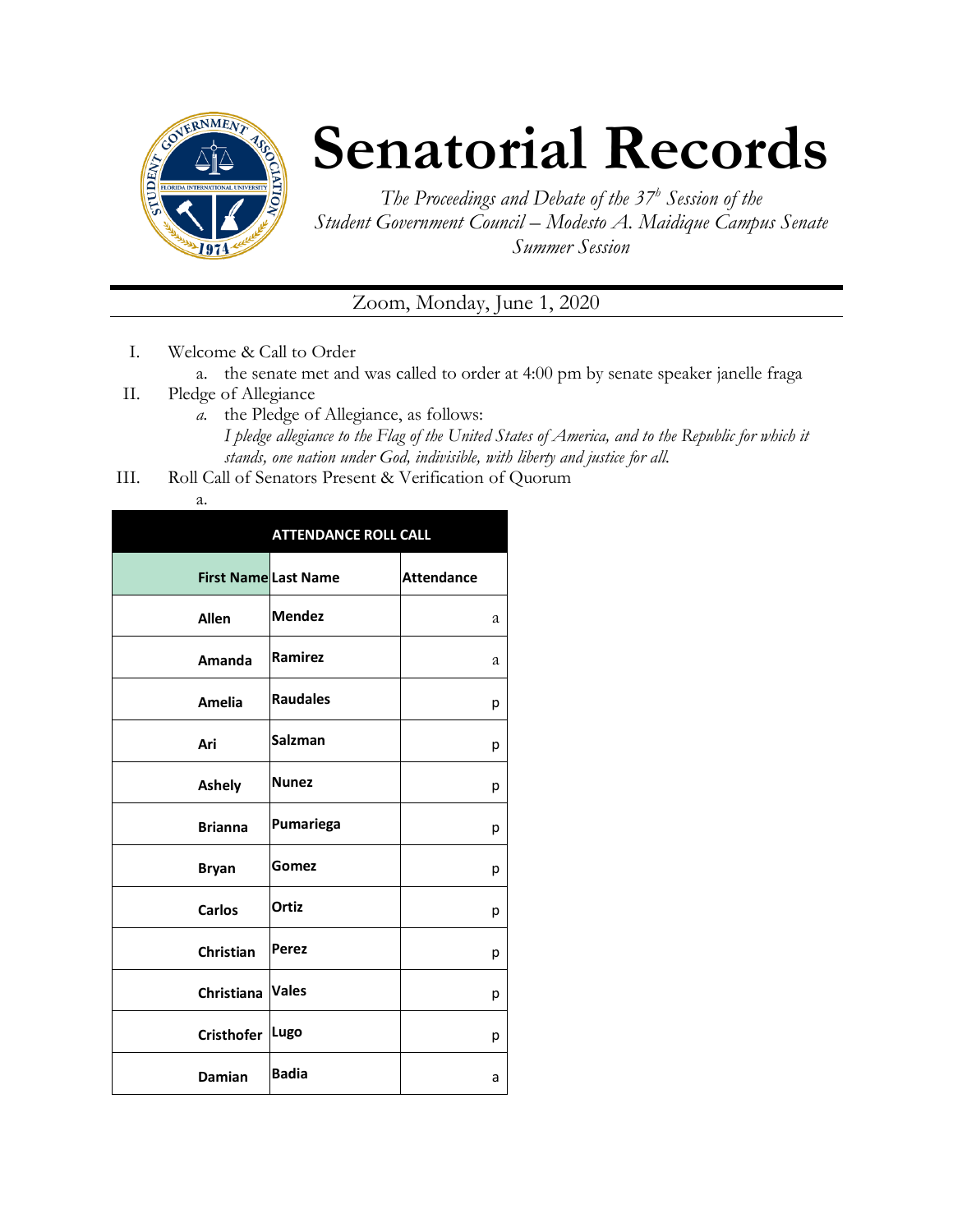| <b>David</b>      | <b>Torrens</b>          | а |
|-------------------|-------------------------|---|
| Elisabeth         | <b>Nylander</b>         | р |
| Giacomo           | <b>Natteri</b>          | р |
| Ha                | Le                      | а |
| <b>Hiba</b>       | <b>Khalil</b>           | а |
| Isabela           | Llop                    | а |
| <b>Ivette</b>     | <b>Borges</b>           | р |
| James             | <b>Magee</b>            | р |
| <b>Janelle</b>    | Fraga                   | р |
| Jocelyn           | Correa                  | р |
| Jordan            | <b>Morejon Castelli</b> | а |
| Julio             | <b>Burgos</b>           | р |
| Kamila            | <b>Fernandez</b>        | р |
| Karla Sofia Perez |                         | р |
| <b>Kristina</b>   | Khudiakova              | р |
| Marilyn           | Gonzalez                | р |
| <b>Nicholas</b>   | Pastrana                | а |
| <b>Nitya</b>      | Ramlingam               | р |
| Rafael            | Vazquez                 | р |
| Ryan              | Rodriguez               | р |
| Salma             | <b>Atassi</b>           | а |
| <b>Sandro</b>     | <b>Alvarez</b>          | р |
| <b>Sergio</b>     | <b>Reyes</b>            | р |
| Shahnawa<br>z     | Rafi                    | а |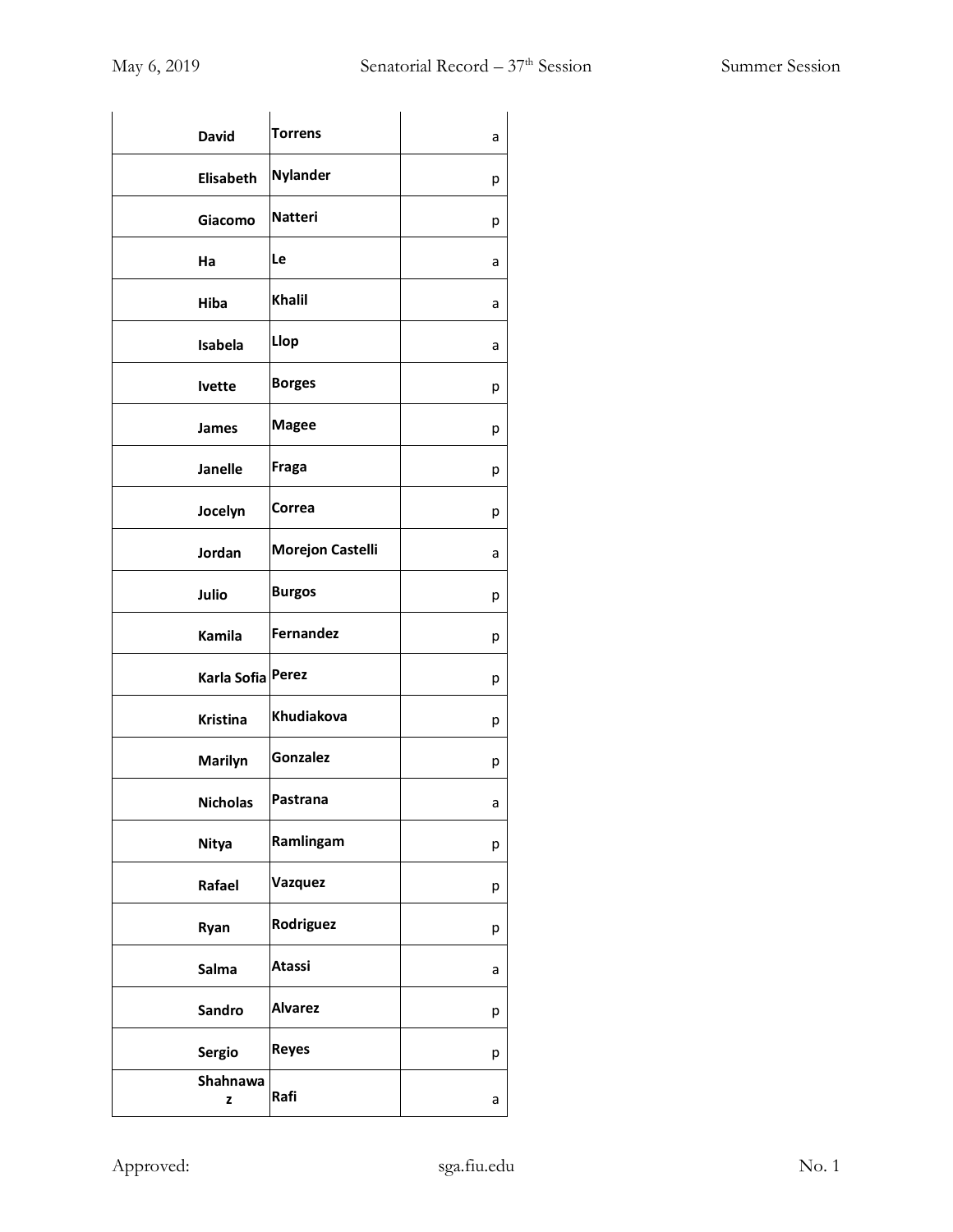| Sophonie                      | <b>Rosier</b> | р             |
|-------------------------------|---------------|---------------|
| <b>SENATE</b><br><b>SEATS</b> | 37            |               |
| <b>VACANT</b><br><b>SEATS</b> | 0             | <b>QUORUM</b> |
| <b>SENATORS PRESENT</b>       | 25            |               |
| <b>AMT FOR QUORUM</b>         | 19            |               |

b. quorum established

- IV. Approval of the Minutes from April 13<sup>h</sup>, 2020
	- a. senator nylander moves to approve minutes from april 13th 2020. senator Rodriguez seconds. motion passes
- V. Adoption of the Agenda
	- a. pro temp gomez moves to adopt todays agenda. senator nylander seconds. motion passes.
- VI. Invited Speakers
- VII. Committee Reports
	- a. Finance Committee
		- i. meeting with committee, getting to know each other.
		- ii. If you have any questions, please contact sgafinance  $\omega$  fiu.edu
	- b. Rules, Legislation, and Judiciary Committee
		- i. have not met with committee in light of todays bills
		- ii. rules and legislation formatting has been updated so that all bills from last summer can be included.
		- iii. If you have any questions, please contact sgarules@fiu.edu
	- c. Operational Review Committee
		- i. have not met with committee but there is excitement for the future
		- ii. If you have any questions, please contact sgaorc@fiu.edu
	- d. Internal Affairs Committee
		- i. group chats have been made. messages will go out to engage in meetings.
		- ii. If you have any questions, please contact sgainternal@fiu.edu
	- e. Student Advocacy Committee
		- i. If you have any questions, please contact sgaadvocacy@fiu.edu
	- f. Graduate and Professional Students Committee
		- i. If you have any questions, please contact GPSCchair $@$ fiu.edu
- VIII. Executive Board Reports
	- a. Senate Speaker Fraga
		- i. "We stand on the side of justice and accountability" President Rosenberg
		- ii. Senator Orientation Session 1: Rules & Procedures
			- 1. Saturday, June 6, 2020 at 12 2pm
		- iii. Senator Orientation Session 2: Passing Legislation
			- 1. Saturday, June 27, 2020 at 12 2pm
		- iv. Senate Leadership Training
			- 1. June 2, 2020 at 5pm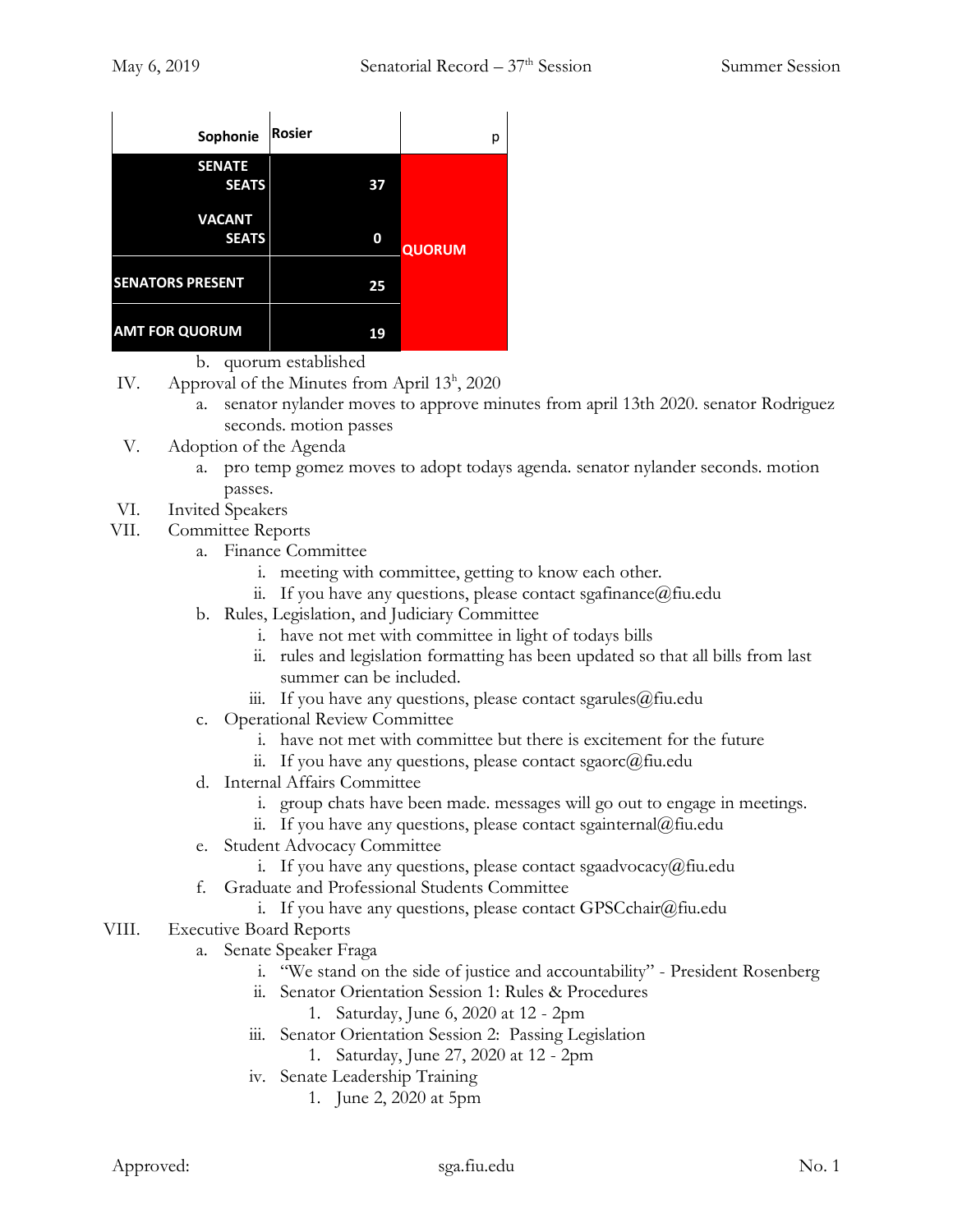- v. Virtual Convocation: Meet your SGA Senators
	- 1. June 22, 2020
- vi. SGA Google Drive
	- 1. governing documents have also been updated.
- vii. Committees
	- 1. if not in a committee group chat, please reach out so we can rectify the situation.
- viii. If you have any questions, please email sgaspeaker $\omega$ fiu.edu
- b. Speaker Pro Tempore Gomez
	- i. MMC statutes have been updated.
	- ii. If you have any questions, please email sgaprotemp@fiu.edu
- c. President Valdes
	- i. We are crafting a carefully and correctly written statement to send out the FIU student body.
	- ii. If you have any questions, please email sgapres $@$ fiu.edu
- d. Vice President Ibarria
	- i. If you have any questions, please email sgavp@fiu.edu
- e. Comptroller (VACANT)
	- i. If you have any questions, please email sgacomp@fiu.edu
- f. Chief Justice De La Osa
	- i. If you have any questions, please email sgajud@fiu.edu
- IX. Special Orders
	- a. none
- X. Vetoed Legislation
	- a. none
- XI. Second Readings
	- a. none
- XII. Unfinished Business
	- a. none
- XIII. New Business
	- a. pro temp gomez moves to suspend the rules. senator natteri seconds, motion passes
	- b. pro temp gomez moves to discharge sb3701. senator salzman seconds, motion passes
	- c. pro temp gomez moves to discharge sb3702. senator natteri seconds. motion passes.
	- d. pro temp gomez moves to discharge sr3701. senator nylander seconds. motion passes
	- e. pro temp gomez moves to add three rules into the agenda. senator salzman seconds. motion passes.
	- f. senator nunez moves to enter a 5 minute discussion period. senator nylander seconds. motion passes.
	- g. point of privilege for senator khudiakova at 4:30pm
	- h. senator salzman moves to extend discussion by 2 minutes. senator nylander seconds. motion pases
	- i. senator perez moves to extend q&a by five minutes. senator salzman seconds. motion passes.
	- j. senator salzman moves to extend q&a period by two minutes. speaker pro temp gomez seconds. motion passes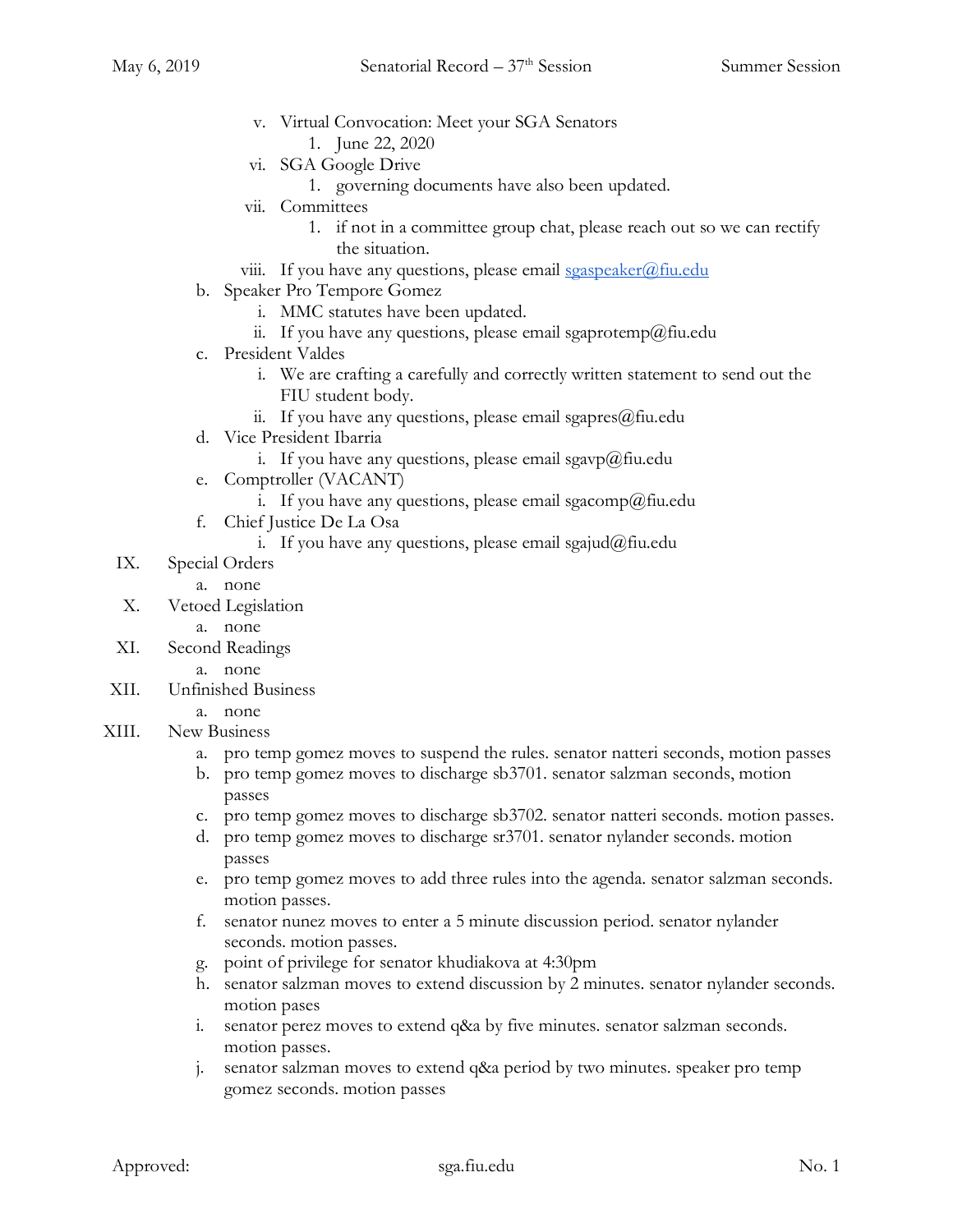- k. senator nunez moves to extend q&a period by two minutes, senator perez seconds. motion passes.
- l. senator perez moves to close q&a period, senator nylander seconds. motion passes.
- m. new reading
- n. senator lugo moves to enter q&a period for five minutes, senator nunez seconds, motion passes.
- o. senator ortiz moves to extend q&a period by two minutes, senator nylander seconds. motion passes.
- p. senator perez moves to extend q&a period by 5 minutes, senator ortiz seconds. motion passes
- q. new reading
- r. senator perez motions to bypass second reading, senator nunez seconds. motion passes.
- s. senator perez moves to go into voting, senator nunez seconds, motion passes

| t.                |                  |                   |                |                                          |
|-------------------|------------------|-------------------|----------------|------------------------------------------|
|                   |                  |                   | <b>VOTE ON</b> |                                          |
| <b>First Name</b> | <b>Last Name</b> | <b>Attendance</b> | Vote           | Reason                                   |
| Allen             | Mendez           | $\mathbf 0$       |                | $\pmb{0}$                                |
| Amanda            | Ramirez          |                   | 0 abstain      | was not present for<br>full presentation |
| Amelia            | Raudales         |                   | 0 abstain      | was not present for<br>full presentation |
|                   |                  | 0                 | 0              | $\pmb{0}$                                |
| Ari               | Salzman          | $\mathbf 0$       | y              | $\mathbf 0$                              |
| Ashely            | <b>Nunez</b>     | $\mathbf 0$       | y              | $\pmb{0}$                                |
| <b>Brianna</b>    | Pumariega        | $\mathbf 0$       | y              | 0                                        |
| <b>Bryan</b>      | Gomez            | $\pmb{0}$         | у              | $\pmb{0}$                                |
| Carlos            | Ortiz            | $\pmb{0}$         | y              | $\pmb{0}$                                |
| Christian         | Perez            | 0                 | у              | 0                                        |
| Christiana        | Vales            | $\pmb{0}$         | y              | $\pmb{0}$                                |
| Cristhofer        | Lugo             | 0                 | у              | $\pmb{0}$                                |
| Damian            | <b>Badia</b>     | $\pmb{0}$         |                | $\pmb{0}$                                |
| David             | Torrens          | 0                 |                | 0                                        |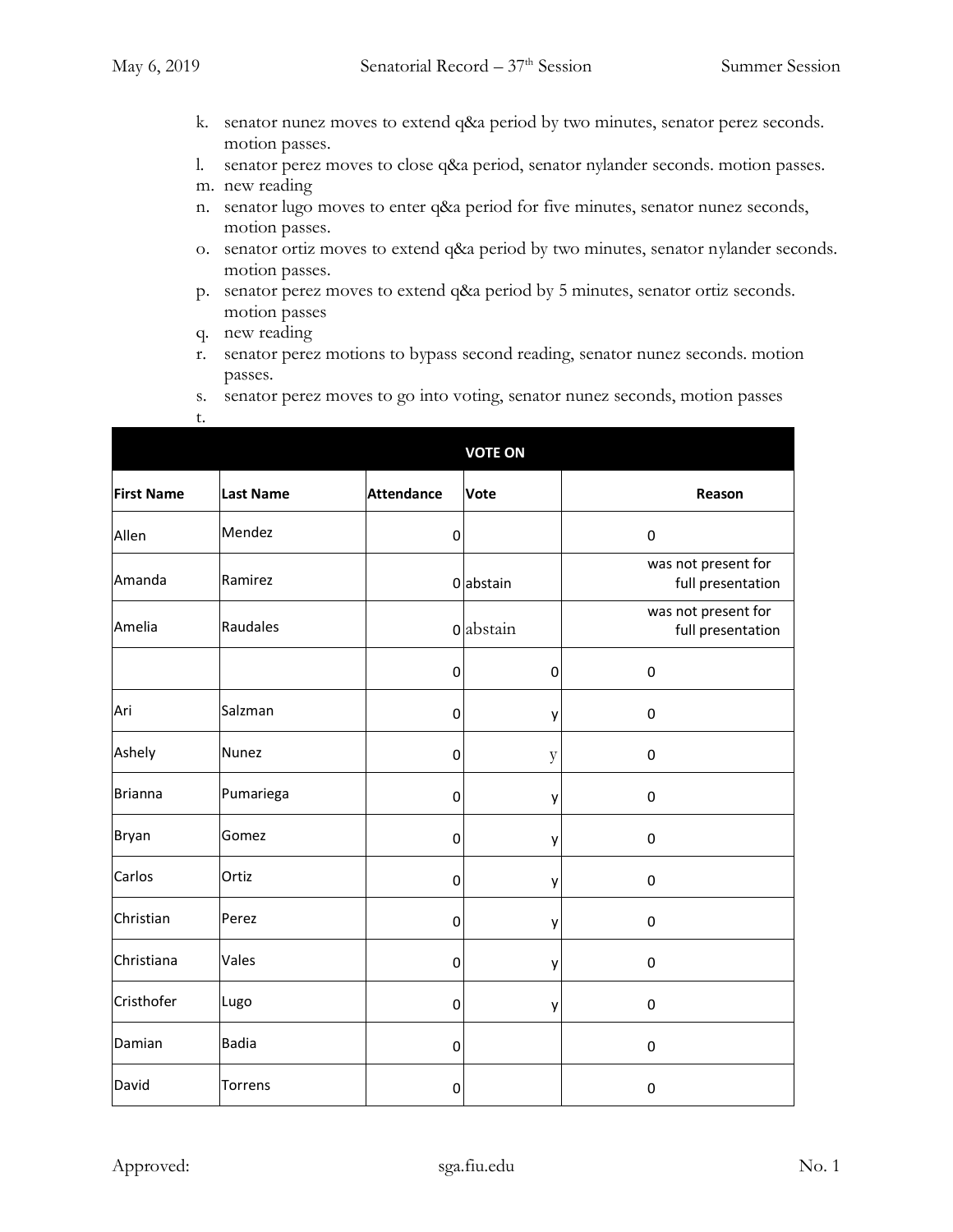| Elisabeth   | Nylander         | 0           | у         | 0                                        |
|-------------|------------------|-------------|-----------|------------------------------------------|
| Giacomo     | Natteri          | 0           | у         | 0                                        |
| Ha          | Le               | 0           |           | 0                                        |
| Hiba        | Khalil           | 0           |           | 0                                        |
| Isabela     | Llop             | 0           |           | 0                                        |
| Ivette      | <b>Borges</b>    | 0           | у         | 0                                        |
| James       | Magee            | 0           | у         | 0                                        |
| Janelle     | Fraga            | 0           | у         | 0                                        |
| Jocelyn     | Correa           | 0           | у         | 0                                        |
| Jordan      | Morejon Castelli |             | 0 abstain | was not present for<br>full presentation |
| Julio       | <b>Burgos</b>    | 0           | у         | 0                                        |
| Kamila      | Fernandez        | 0           | у         | 0                                        |
| Karla Sofia | Perez            | 0           | у         | $\pmb{0}$                                |
| Kristina    | Khudiakova       | 0           |           | 0                                        |
| Marilyn     | Gonzalez         | 0           | у         | 0                                        |
| Nicholas    | Pastrana         | 0           |           | 0                                        |
| Nitya       | Ramlingam        | 0           | у         | 0                                        |
| Rafael      | Vazquez          | 0           | y         | $\pmb{0}$                                |
| Ryan        | Rodriguez        | 0           | y         | $\pmb{0}$                                |
| Salma       | Atassi           | 0           | y         | $\pmb{0}$                                |
| Sandro      | Alvarez          | $\mathbf 0$ | y         | $\pmb{0}$                                |
| Sergio      | Reyes            | $\pmb{0}$   | y         | $\pmb{0}$                                |
|             |                  |             | a         |                                          |
| Shahnawaz   | Rafi             | $\pmb{0}$   |           | $\pmb{0}$                                |